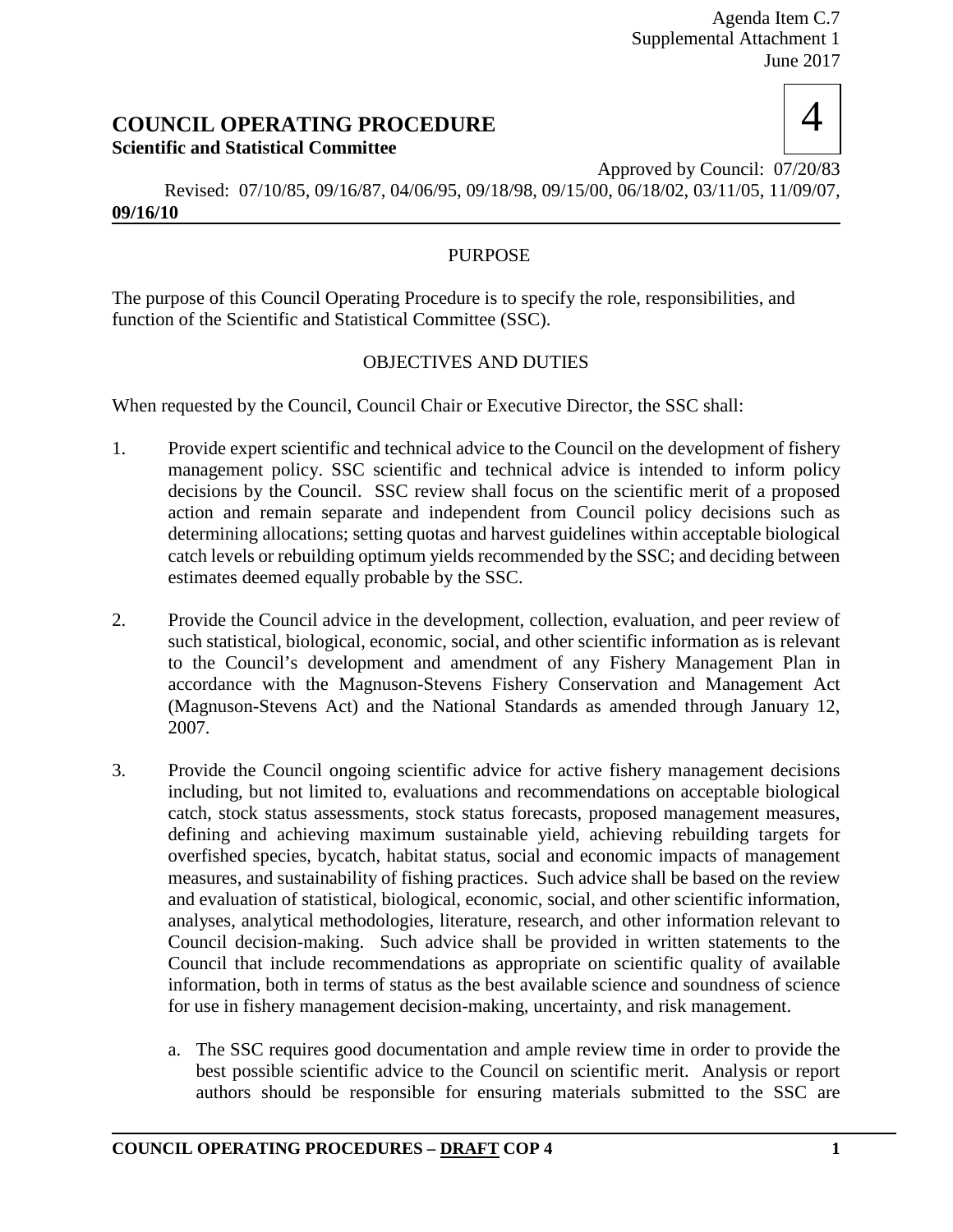technically comprehensive, clearly documented, and complete. If there is any uncertainty on the part of authors regarding SSC expectations, authors should clarify assignments and expectations of materials to be reviewed with the SSC Chair. In order that there be adequate time for careful review, documents and materials destined for review by the SSC or any of its subcommittees must be received at the Council office at least two weeks prior to the meeting at which they will be discussed and reviewed, unless otherwise approved by the Executive Director. The Council staff will then provide copies to appropriate SSC members. If this deadline cannot be met, it is the responsibility of the author to contact the SSC Chair prior to the two-week deadline, so appropriate arrangements, rescheduling, and cancellations can be made in a timely and cost-effective manner. This deadline applies to all official SSC activities and meetings.

- b. SSC reviews, evaluations, analyses, and recommendations are intended to provide an independent peer-review process. SSC members directly involved in the development of reviewed materials, such as stock assessments, fishery or habitat models, or fishery or ecosystems analyses, shall limit themselves to providing information and answering questions regarding SSC deliberations of such items.
- 4. Assist the Council in identifying statistical, biological, economic, social, or other scientific research needs and identify entities with ongoing research programs that may be able to develop needed information for the implementation of Council obligations under the Magnuson-Stevens Act. (See Council Operating Procedure Number 12 entitled Update and Communication of Research and Data Needs and West Coast Economic Data Plan.)
- 5. Advise the Council on preparing comments on any application for foreign fishing transmitted to the Council by the U.S. Department of State.
- 6. Provide scientific advice to the Council on preparing comments on any FMP or amendment prepared by the U.S. Secretary of Commerce (Secretary) or the Secretary's delegate which are transmitted to the Council pursuant to Section 304(c) of the Magnuson-Stevens Act.
- 7. Review qualifications of Plan Team and SSC nominees and present recommendations to the Council.
- 8. Perform such other necessary and appropriate duties as may be required by the Council to carry out its functions under the Magnuson-Stevens Act and other applicable laws.

## **COMPOSITION**

Committee members shall be appointed for each category listed below (17 members). The Council shall strive to include on the committee three social scientists, of which at least two shall have economic sciences expertise. More generally, the Council shall strive to ensure that SSC membership reflects the range of expertise needed for all Council FMPs.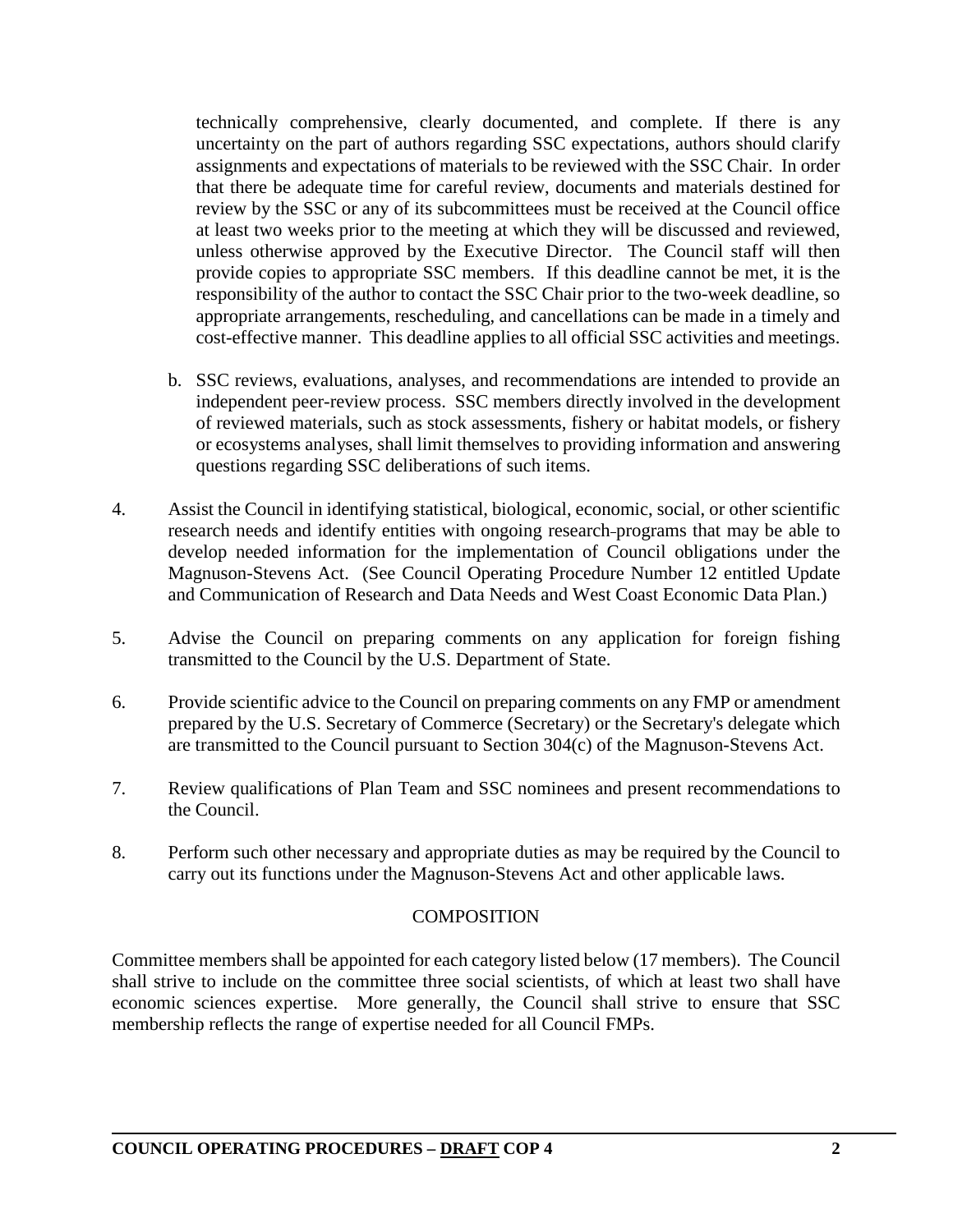- 1. State fishery management agencies (4)
	- Washington Department of Fish and Wildlife
	- Oregon Department of Fish and Wildlife
	- California Department of Fish and Game
	- Idaho Department of Fish and Game
- 2. National Marine Fisheries Service (54)
	- Alaska Fisheries Science Center (1)
	- Northwest Fisheries Science Center (2)
	- Southwest Fisheries Science Center (2)
- 3. West Coast Indian tribal agency with fishery management responsibility (1)
- 4. At-large positions (78)

#### MEMBERSHIP

#### Term of Members

Non at-large Federal, state, and tribal agency members shall be appointed by the Council to serve indefinite terms. At-large members shall be appointed by the Council for three-year terms commencing on January 1 and expiring December 31 three years thereafter, and may be reappointed at the pleasure of the Council. At-large vacancy appointments shall be for the remainder of the unexpired term of the vacancy.

#### Compensation

Federal employees on the SSC shall serve without compensation. However, non-Federal employees will be reimbursed for expenses while traveling to and participating at meetings of official Council business, as per the *Council Travel Rules* document. Subject to the availability of appropriations and approval by the Council, a stipend may be paid to members who are not employed by the Federal Government or a State marine fisheries agency.

#### Termination of Membership

An SSC member may be replaced at the Council's discretion if a member: 1) transfers employment or moves to a different location, 2) is absent from two or more consecutive meetings or has excessive non-consecutive absences without giving adequate notification to the SSC Chair or Council Executive Director, 3) appears unable to fulfill their obligations as an SSC member, or 4) violates the *Rules of Conduct for Employees and Advisors and Contractors of Regional Fishery Management Councils, U. S. Department of Commerce*.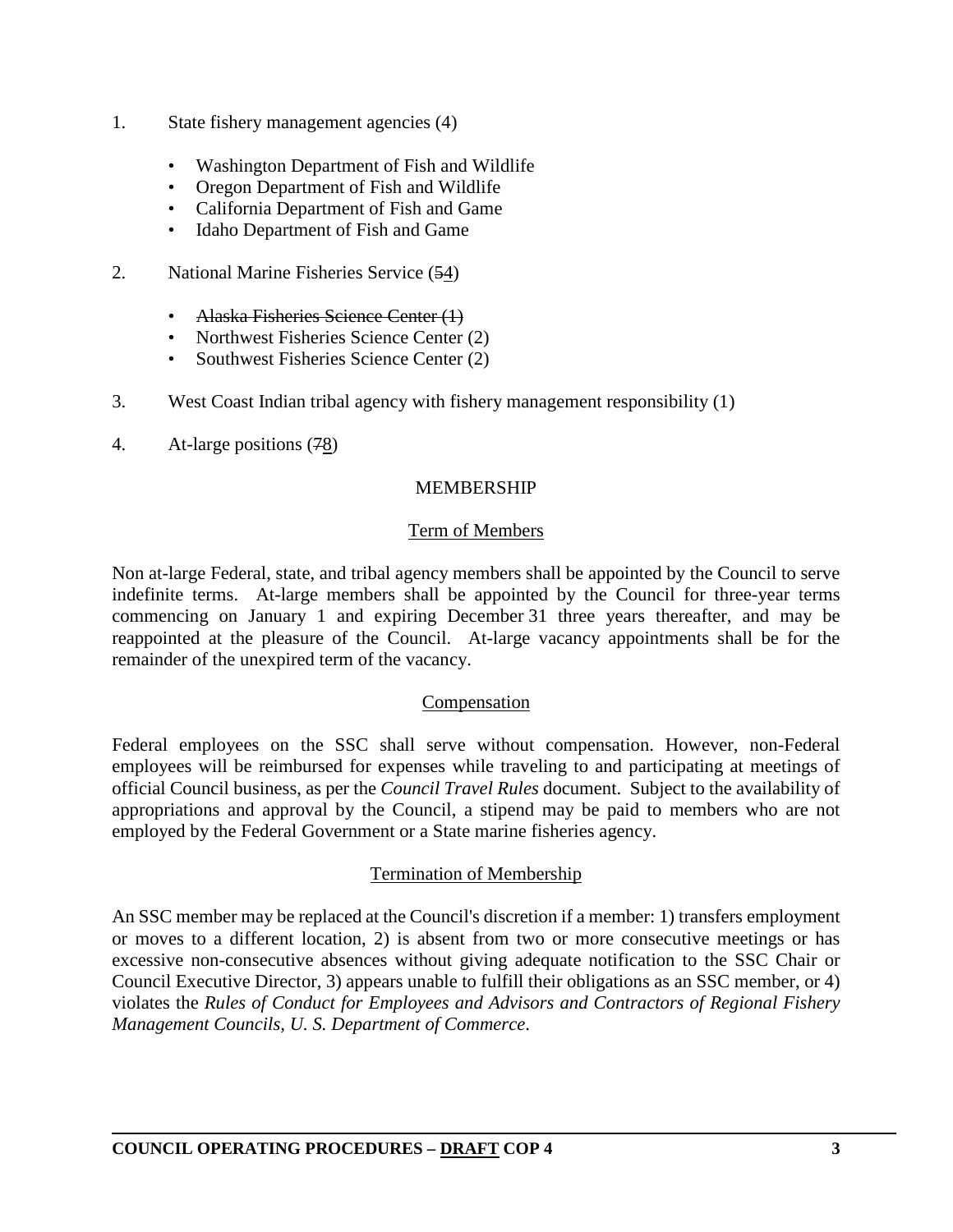#### Replacement of Members

Upon receipt of a letter of resignation, from either the individual in an at-large position or the sponsoring fishery management agency for an agency seat, expiration of three-year terms, or after Council action to remove a member, the Executive Director shall: 1) contact the agency which the former member represented for a nominee, or 2) for an at-large member, advertise for a replacement. Announcements for nominations for at-large members shall be distributed widely and be specific about the duties and responsibilities.

#### Alternate Members

When an appointed member representing a Federal, state, or tribal agency (categories 1, 2, and 3) will not be able to attend a meeting, a designee may be appointed if the Executive Director is notified in advance in writing with the name of and contact information for the proposed alternate at least two weeks prior to the first day of the advisory body meeting, or the first day of the Council meeting held in conjunction with the advisory body meeting. Exceptions to these stipulations may be made at the discretion of the Executive Director for highly unusual occurrences. Such designees may participate in committee deliberations as a regular member and non-federal alternates shall be reimbursed for expenses per the Council travel rules. Designees for at-large committee members are not authorized.

#### **Officers**

The Chair and Vice Chair of the SSC shall be elected by majority vote of SSC members present and voting. Such officers shall be confirmed by the Council Chair and shall serve two-year terms. There is no limit as to the number of terms that individuals may serve as officers. The presiding officer has the responsibility and authority to ensure that meetings are conducted in an orderly and business-like manner.

#### Subcommittees

The committee may establish such subcommittees as it deems necessary to facilitate its duties. Subcommittee reports will not be considered final until approved by the full SSC.

#### Disclosure of Financial Interest

Within 45 days of appointment to the SSC, each member must disclose any financial interest and any financial relationship-

- (1) that they, their spouse, their minor child, or their partner, has in or with any harvesting, processing, lobbying, advocacy, or marketing activity that is being, or will be undertaken in association with any fishery over which the Council has jurisdiction;
- (2) that they have associated with any organization (other than the Council) in which they are serving as an officer, director, trustee, general partner, or employee, if that organization is involved in any harvesting, processing, lobbying, advocacy, or marketing activity that is being, or will be undertaken in association with any fishery over which the Council has jurisdiction; and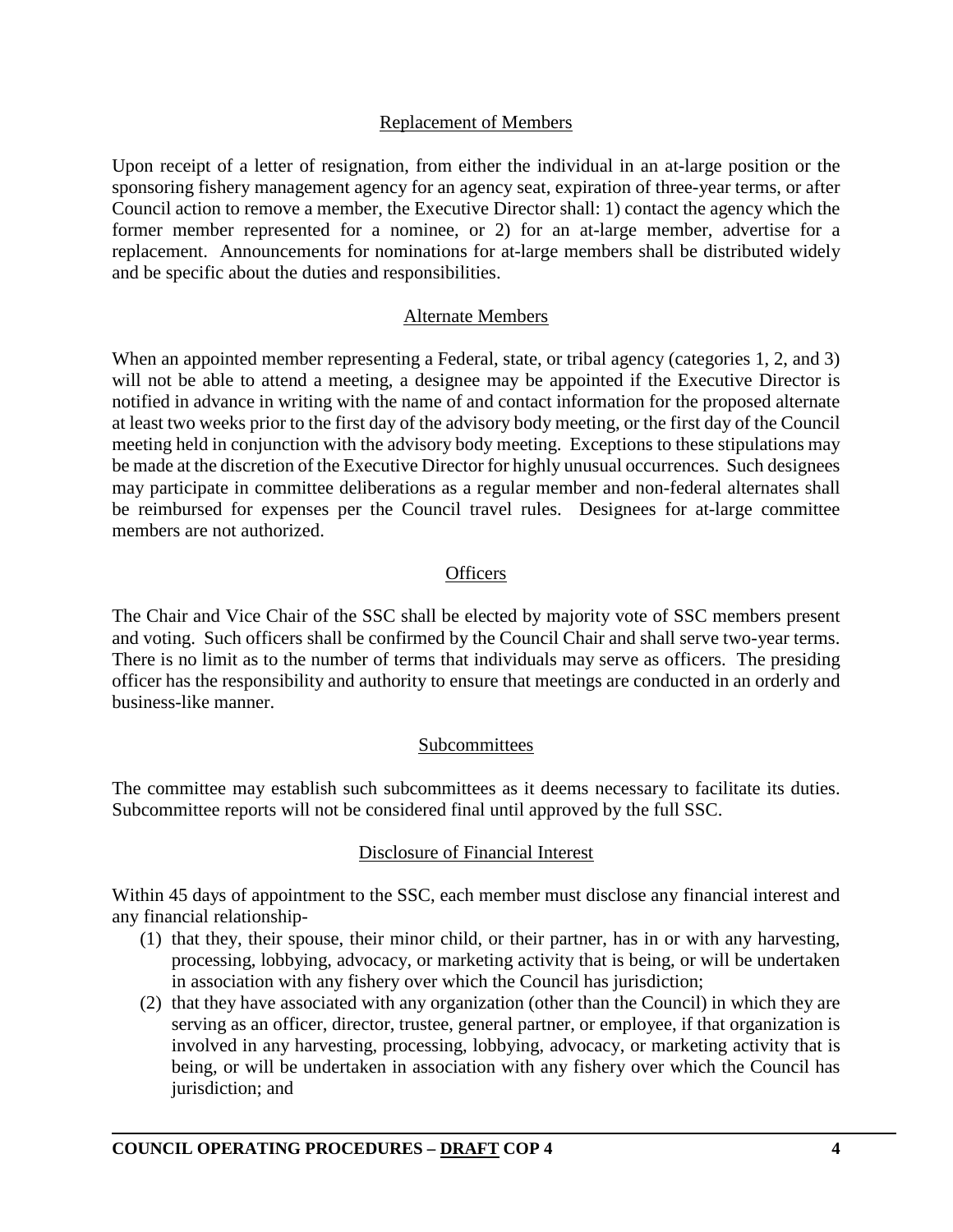(3) that they have with an individual or organization (other than the Council) involved in any harvesting, processing, lobbying, advocacy, or marketing activity that is being, or will be undertaken in association with any fishery over which the Council has jurisdiction.

Members are required to complete Council and/or Department of Commerce forms to disclose the above information. Such forms will be kept on file by the Council and the Assistant Administrator for Fisheries, on behalf of the Secretary of Commerce. Financial disclosure forms must include the period three years prior to signing and members must update his or her disclosure form at any time any such financial interest is acquired or substantially changed.

## **MEETINGS**

The committee shall meet at the request of the committee Chair, with the approval of the Council Executive Director, as often as necessary to fulfill its responsibilities. Generally, the SSC will meet Monday and Tuesday during the week of each Council meeting.

## Public Participation

The public will be permitted to comment on items relative to the agenda at a time to be announced in the *Federal Register* and in a Council news release. Comments may be limited if deemed necessary by the committee Chair. Written statements also may be submitted during the public comment period. The public will not be permitted to interject comments during the meeting at any time other than the established comment period unless asked to do so by the Chair or a committee member. Members of the public may be asked to leave the meeting at the Chair's discretion if their conduct is impeding the orderly progress of the meeting.

The granting of permission for the public to tape all or any part of the meeting is at the discretion of the committee Chair and such permission must be obtained in advance.

Draft work products, reports, or statements prepared and discussed at these meetings will be available in final form after submission to the Council. Distribution prior to submission to the Council will be limited to SSC members, unless authorized by the Chair.

Copies of this operating procedure shall be available upon request from the Council office.

## SSC Closed Sessions

At the discretion of the SSC Chair, SSC closed sessions may be scheduled in advance of or initiated during an SSC meeting. Closed sessions are closed to all except SSC members, Council members, Council staff, and others designated by the SSC Chair to discuss litigation, advisory body appointments, and other personnel matters.

## Public Notification of Meetings

Timely public notice of each SSC meeting, including the time, place, and agenda topics for the meeting, shall be widely distributed via facsimile machine, electronically (e-mail and Council